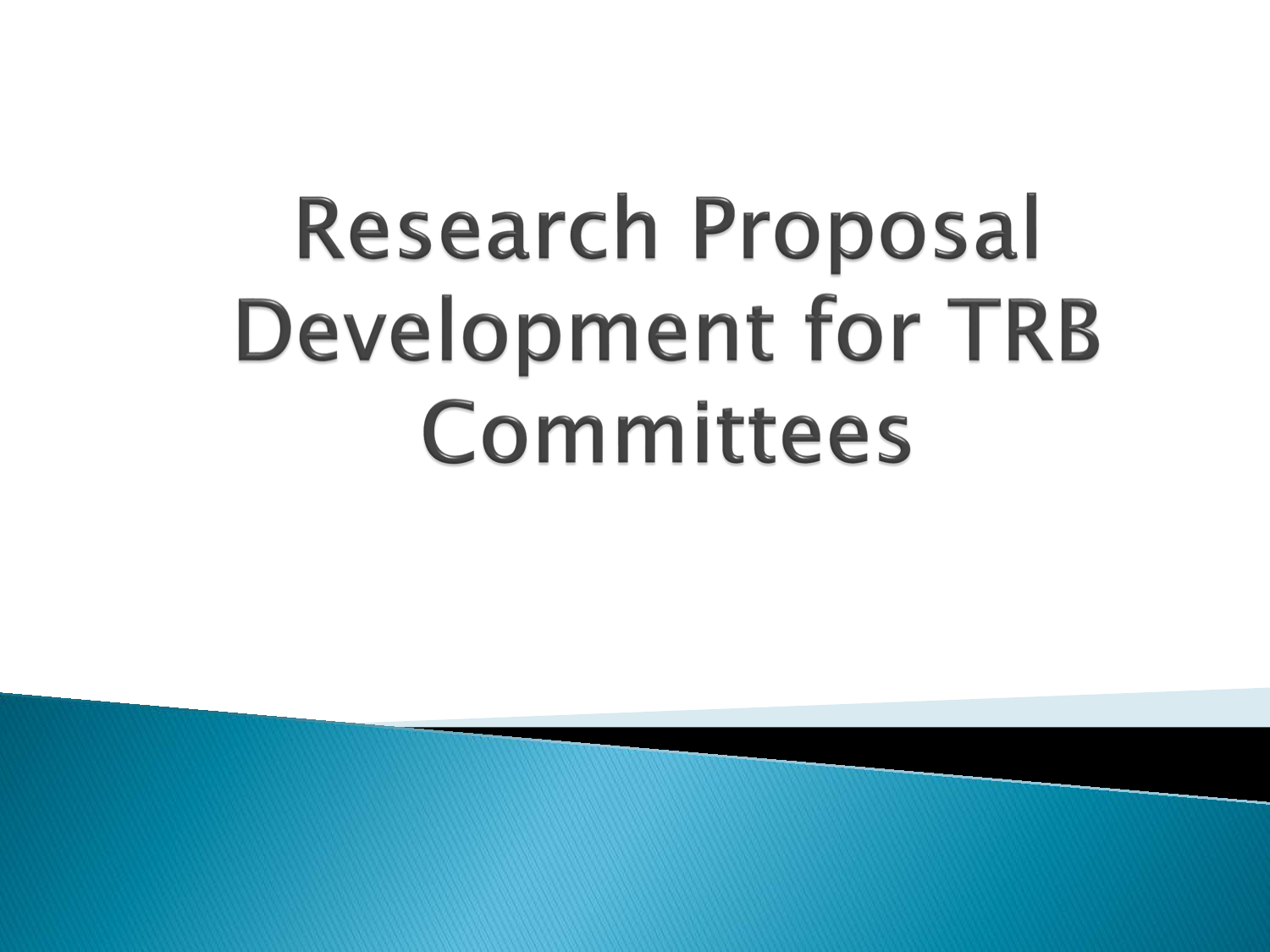## **Sources of Funding**

- ▶ Cooperative Research Program
- Synthesis Program
- ▶ Other sources
	- AASHTO
	- DOTs
	- Other Federal Sponsors
	- UTCs
	- Etc.

### ▶ TRB Document on Sources of Research Funding [http://www.trb.org/ResearchFunding/ResearchFunding.as](http://www.trb.org/ResearchFunding/ResearchFunding.aspx) px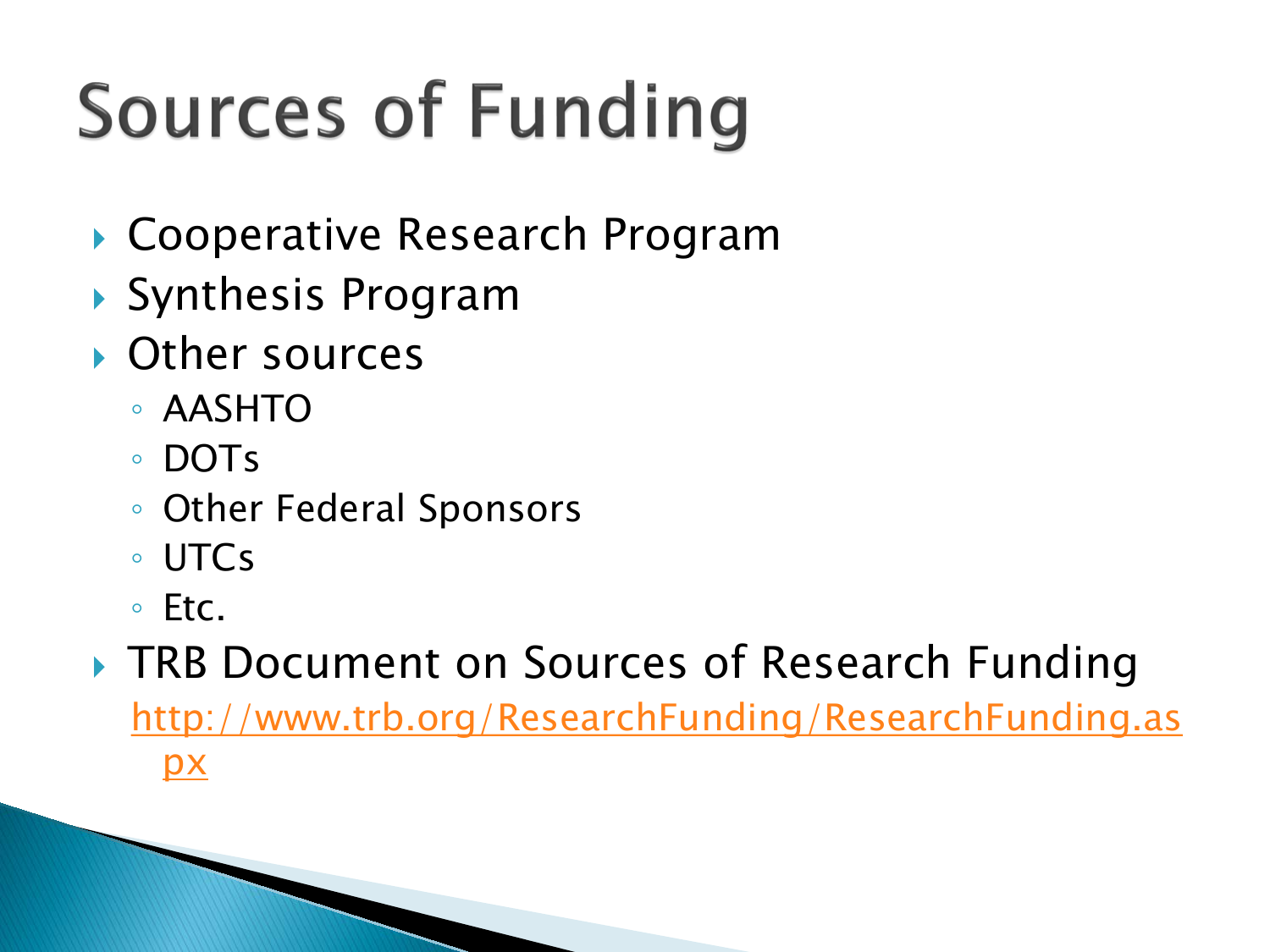## **General Process**

- Generate Ideas
- ▶ Prioritize, prepare statements/proposals
- ▶ Identify a "champion"
- ▶ Buy-in from states or relevant agencies
- Existing resources and tools
	- ▶ TRID Transportation Research International Documentation ( Integration of TRIS and ITRD Databases)
	- Research Needs Statements (RNS) Database
	- Research in Progress (RIP) Database
	- ▶ Practice-Ready Papers Database,
	- ▶ RITA Transportation Research Collaboration Website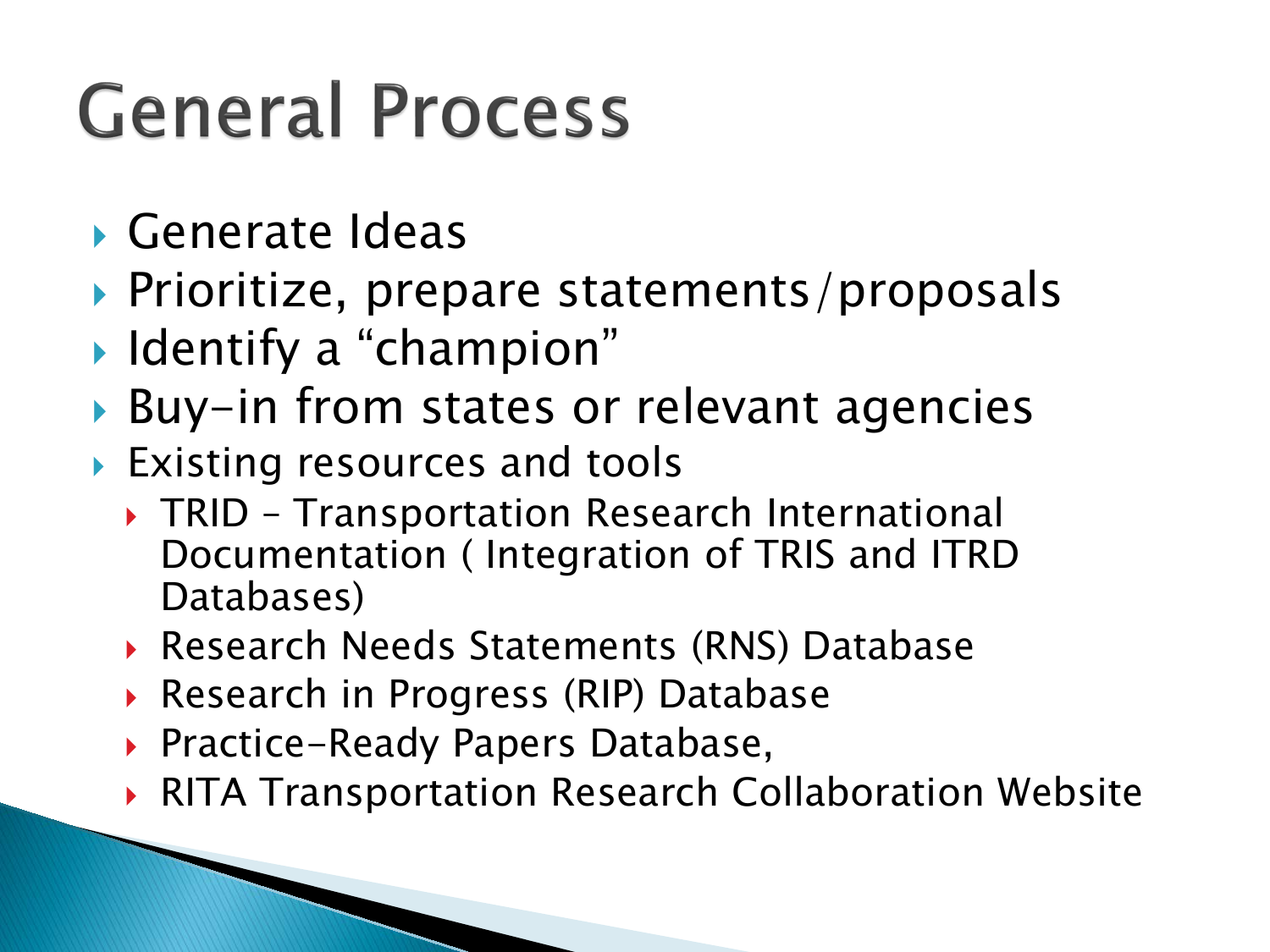### **Committee Research Coordinator** (CRC) Role

- ▶ Part of TRB's "Back to Basics" Initiative for Foster and Nurture Research Agendas
- ▶ Can overlap with a committee's Research Subcommittee and RNS Coordinator
- ▶ CRC's Role:
	- Peer-reviewed research needs statements in RNS Database
	- Coordinate with other committees
	- Regularly submitting proposals/problem statements
	- Monitor ongoing research, disseminate and foster discussion among committee and stakeholders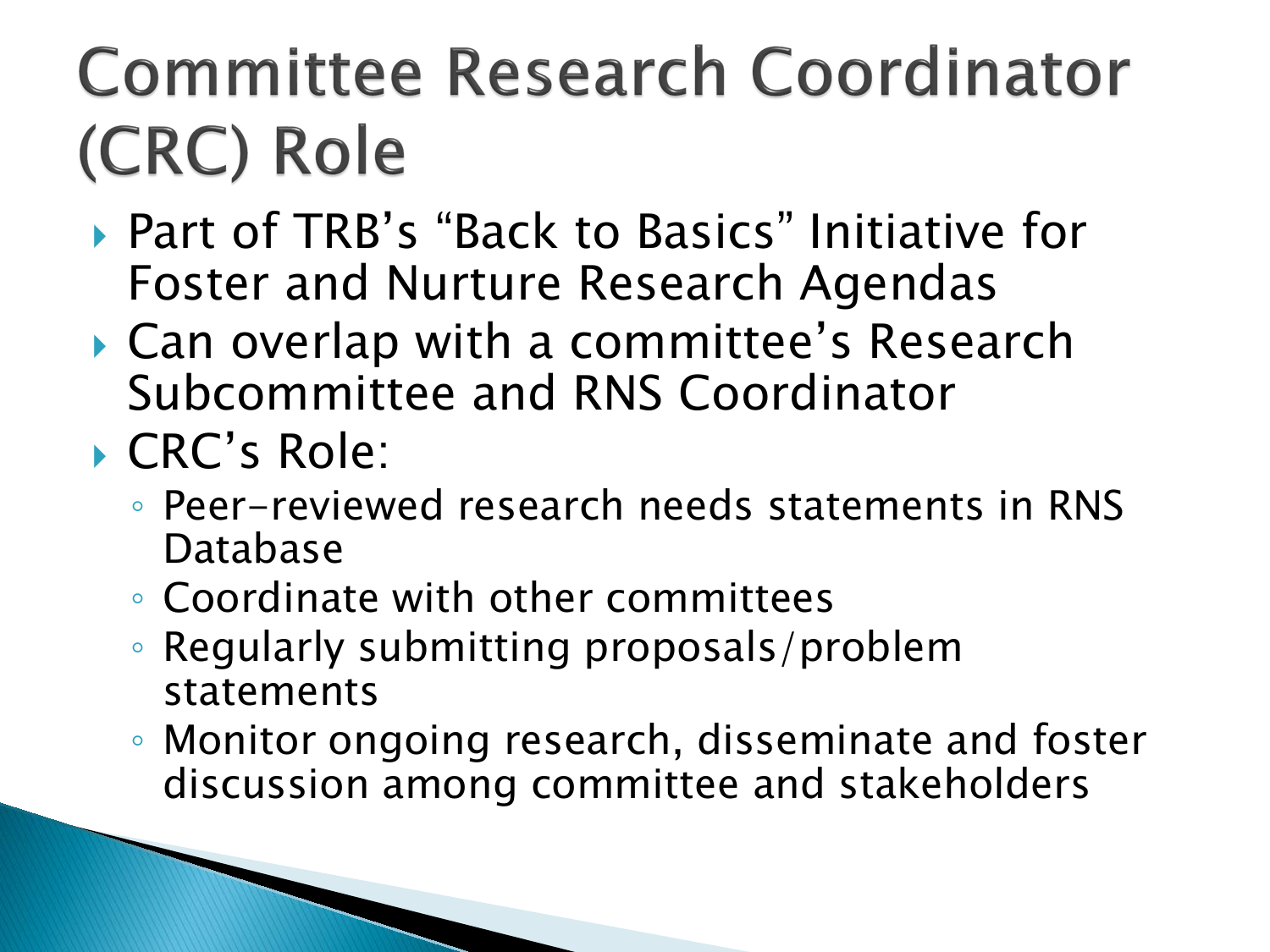## **Synthesis Program**

- ▶ Problem Statements can be submitted by individuals or TRB committees
- **Deadlines:** 
	- Airport Cooperative Research Program (ACRP) September 2012
	- Commercial Truck and Bus Safety Synthesis Program (CTBSSP) – July 13,2012 (pending funding)
	- National Cooperative Highway Research Program (NCHRP) – February 17, 2012
	- Transit Cooperative Research Program (TCRP) are seeking study topics for the Synthesis Studies Program – March 15, 2012

#### Website:

and the contract of the contract of

http://www.trb.org/Studies/Synthesis/Syntheses Submittal.asp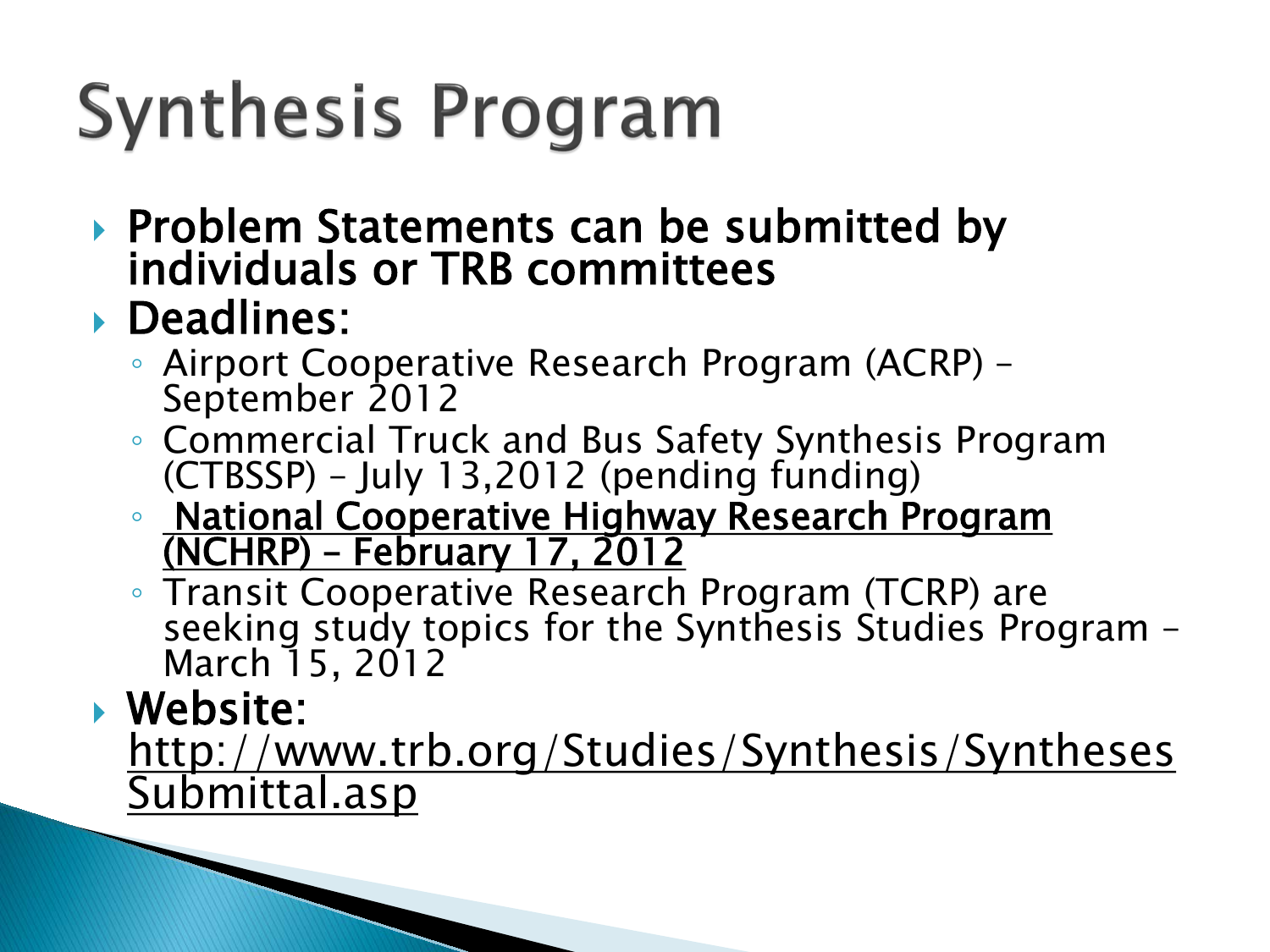## **Cooperative Research Program**

- Process varies by program type (for example NCHRP is coordinated by AASHTO Standing Committee on Research [SCOR])
- ▶ Calendar of Dates
- ▶ NCHRP: September 15, 2012, Problem submission deadline for FY 2013 program candidates.
- ▶ TCRP: June 15, 2012, Topic submission deadline for FY 2013 program
- ACRP: March 4, 2012, Problem statement submission deadline for FY 2013 program
- ▶ National Cooperative Freight Research Program (NCFRP) and Hazardous Materials Cooperative Research Program (HMCRP) -July 31, 2012, Problem statement submissions deadline for FY 2013 program.